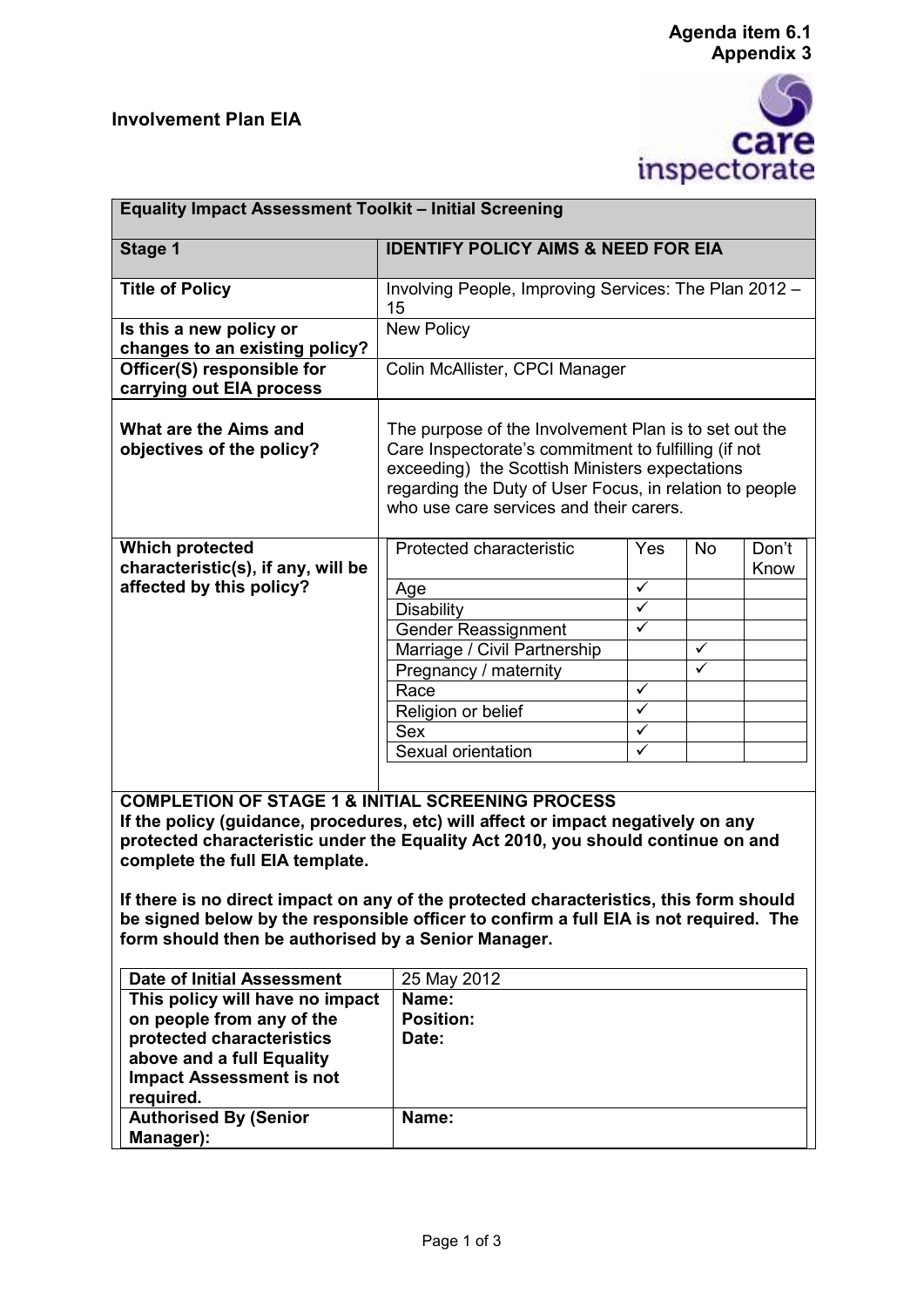## **Full Equality Impact Assessment**

| <b>Stage 2</b>                                                                                     | <b>COLLECT DATA AND CONSULT TO INFORM THE</b><br><b>EIA</b>                                                                                                                                                                                                                                                                                                                                                                                                                                                                                                                   |
|----------------------------------------------------------------------------------------------------|-------------------------------------------------------------------------------------------------------------------------------------------------------------------------------------------------------------------------------------------------------------------------------------------------------------------------------------------------------------------------------------------------------------------------------------------------------------------------------------------------------------------------------------------------------------------------------|
| What do we already<br>know about these<br>groups?                                                  | We have significant experience of the needs of these<br>groups, both through direct contact with people who<br>use services and their carers, and through the<br>Involving People Group.                                                                                                                                                                                                                                                                                                                                                                                      |
| Where are the gaps?                                                                                | There is a lack of evidence around the protected<br>characteristics of gender reassignment. There is<br>limited evidence in relation to race, sex, religion or<br>belief and sexual orientation.<br>Specific user group strategies – focused on individual<br>groups – are an action of the Plan and each will<br>include a scoping / evidence phase.                                                                                                                                                                                                                         |
| What involvement or<br>consultation have<br><b>SCSWIS carried out and</b><br>what are the results? | The Plan has been formed through a co-production<br>methodology with involved people.<br>It has been commented upon by our Involved People<br>Group and consulted upon internally.<br>Over 400 of our stakeholders were consulted during<br>the process or reviewing existing involvement activity<br>and the creation of the new strategy by conducting<br>focus groups, workshops, one to one meetings,<br>telephone interviews and an online questionnaire.<br>Specific expert consultation was conducted with Who<br>carers?, People First, Move on, and Carers Scotland. |
| What changes did those<br>consulted with<br>suggest?                                               | The document has gone through multiple drafts with<br>involved people directly responsible for the content.                                                                                                                                                                                                                                                                                                                                                                                                                                                                   |

| Stage 3                                                                                                                                 | <b>OUTCOME OF CONSULTATION AND</b><br><b>INVOLVEMENT</b>                                                                                                                                                   |
|-----------------------------------------------------------------------------------------------------------------------------------------|------------------------------------------------------------------------------------------------------------------------------------------------------------------------------------------------------------|
| Set out what changes or<br>improvements have been<br>made to the policy as a<br>result of the consultation<br>/ involvement activities. | The Plan is more focussed on practical actions and<br>is more outward facing as a result of the process of<br>co-production. This has shifted the focus from<br>structures to the impact on service users. |
| What impact will the<br>changes have?                                                                                                   |                                                                                                                                                                                                            |
| Set out what suggested<br>changes or improvements<br>have not been made and<br>why.                                                     | N/A                                                                                                                                                                                                        |